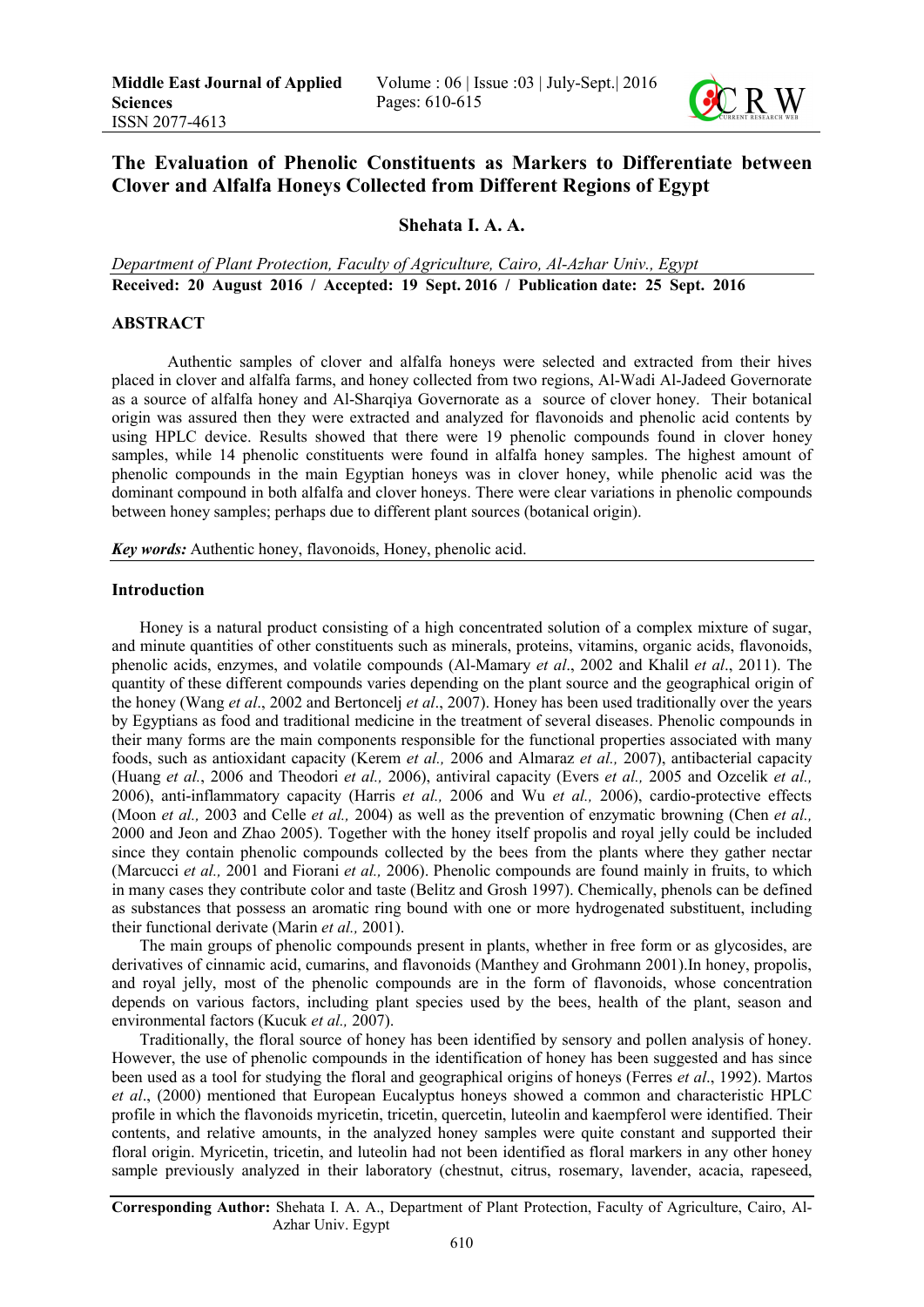sunflower, heather, lime tree, etc.) or reported in the literature, suggesting that these could be useful markers.

This study aimed to determine the flavonoids and phenolic acid contents of clover and alfalfa floral honeys which are the main botanical sources of honey in Egypt.

#### Materials and Methods

The present investigation was carried out at the Beekeeping Research Section, Plant Protection Research Institute, Giza, during 2015 to study the phenolic compound characteristics of the Egyptian honeys which were collected from Al-Wadi Al-Jadeed Governorate as a source of alfalfa (*Medicago sativa*) honey and Al-Sharqiya Governorate as a source of clover (*Trifolium alexandrinum*) honey .

The analysis of phenolic components was carried out for the two studied Egyptian honeys (clover and alfalfa) to study their potential for floral authentication. The analysis included 23 standard flavones (daidzin, b-oH benzoic, caffeic, gallic, kaempherol, pyro gallic, ferulic, alicylic, vanillin, genstin, pcoumaric, quercetin, chrysin, galangin, phenol, Cinnamic, Dadazien, 3, 5 di methoxy benzyl, genstein, catechine, euganol,rutin and Pinostrobin). These components were separated by High Performance Liquid Chromatography (HPLC) from three samples of each honey type.

Preparing of 10 % honey solution, one gram of honey was dissolved in 10ml ethyl alcohol 70%, and then kept in closed glass tubes for analysis. Estimation of weight % of phenolic compounds, the scanning of identified phenolic compounds extracted from honey samples by (HPLC) analysis were estimated and calculated as follows:

Weight % phenolic = 100 X (PH/PH\*) X (v/v\*) X (w\* x w)

Where: PH: area for sample, PH<sup>\*</sup>: area of standard, V: volume of sample, V<sup>\*</sup>: volume of standard, W<sup>\*</sup>: weight of standard, W: Weight of sample.

#### *HPLC Identification:*

Identification of phenolic compounds of the honey samples was performed by a JASCO, using a hypersil C18 reversed- phase column (250 X 4.66 mm) with 5  $\mu$ m particle size. Injection by means of a Rheodyne injection valve with 50  $\mu$ l fixed loop was used. A constant flow rate of 1 ml min<sup>-1</sup> was used with two mobile phases (A) 0.5 % acetic acid in distilled water at pH 2.65; and solvent (B) 0.5 % acetic acid in 99.5 % acetonitcile. The elution gradient was linear starting with (A) and ending with (B) over 35 min, using a µv detector set at wavelength 254 nm. Phenolic compounds of each sample were identified by comparing their relative retention times with those of the standards mixture chromatogram. The concentration of individual compound was calculated on the basis of the peak area measurements, and then converted to µg phenolic gˉ1dry weight. All chemicals and solvents used were in HPLC spectral grade.

#### Results and Discussion

The phenolic contents of the 6 Honey samples were analyzed, and the mean numbers were tabulated in Table (1). Phenolic compounds found in clover honey samples were 19, while 14 phenolic compounds were found in alfalfa honey samples. From data in Table (1) phenolic acid was the dominant compound in both alfalfa and clover honeys,it was represented by 22.5mg/100g and 96.31mg/100g,respectively.It was cleared that Caffeic acid Genistein acid were the characteristic of clover honey whereas these compounds were absent in alfalfa honey samples Fig (1). The variation in phenolic compounds between honey samples, it may be due to differences in botanical origin (plant source).

Data presented in Fig. (2) show that phenol, daidzin, cinnamic are represented in both types of honey but in different quantities, i.e. all the three components are significantly higher in clover than in alfalfa honey. Phenolic acid was 96.31 and 22.50 mg/100g, daidzin was 22.01 and 2.74 mg/100g, and cinnamic was 14.24 and 2.64 mg/100g in clover and alfalfa, respectively. It indicates that beside presence and absence of some compounds to differentiate between different types of honey, the quantity also could be helpful in that identification.

Phenolic compounds are a widespread group of antioxidants present in the plants and their derived products. Some of these compounds are taken over from plants to honey by bees (*Apis mellifera)*. Few phenolic compounds were used as the honey authenticity indicators. Comparing of hydroxyl-benzoic and cinnamic acid hydroxyl derivatives concentration can be used to differentiate various kinds of mono-floral honeys (Jorg and Sontag, 1992). Useful markers of heather honey could be cis, trans-abscisic acid and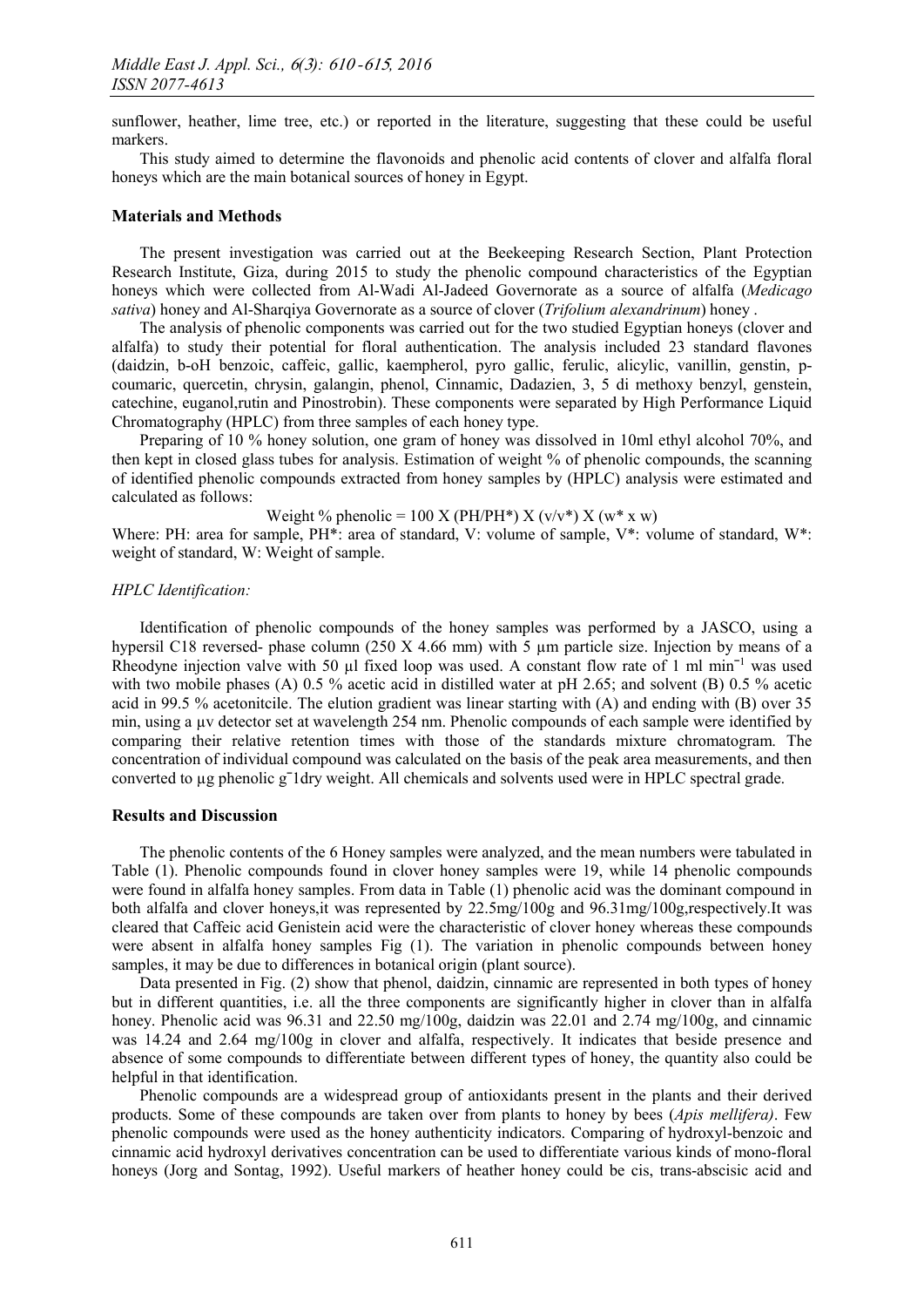trans, trans-abscisic acid (Ferrere s*et al*., 1996). The major source of kaempferol and its derivatives in rosemary honey is not rosemary pollen but rosemary nectar only. These results suggest that phenolic markers of the botanical origin honey should be addressed to the identification of nectar flavonoids (Ferreres *et al*., 1998). Phenolic compounds can be useful markers for the floral origin of some honey types, particularly in heather, chestnut, eucalyptus, rapeseed and lime-tree honeys. The role of particular markers was confirmed, for example hesperetin for citrus honey, kaempferol for rosemary honey and quercetin for sunflower honey. Abscisic acid, which was indicated as a marker for heather honey, is also present in significant amounts in rape seed; lime-tree and acacia honeys .The results of comprehensive study of phenolic acids in 49 honey samples confirm significant differences of phenolic acids content depending on the floral origin (Tomas-Barberan *et al*., 2001).

| ັ້<br>Phenolics comp. | Alfalfa honey<br>(Medicago sativa) | $\tilde{\phantom{a}}$<br><b>Clover honey</b><br>(Trifolim alexandrienum) |
|-----------------------|------------------------------------|--------------------------------------------------------------------------|
| Daidzin               | 2.74                               | 22.01                                                                    |
| Benzoic acid          | 2.08                               | 2.61                                                                     |
| Caffeic acid          | 0.00                               | 19.69                                                                    |
| Gallic acid           | 9.86                               | 0.00                                                                     |
| Kaempherol            | 0.00                               | 3.48                                                                     |
| Pyrogallic            | 0.06                               | 12.85                                                                    |
| Ferulic acid          | 1.23                               | 8.92                                                                     |
| Salicylic acid        | 0.00                               | 73.12                                                                    |
| Vanillin              | 0.03                               | 0.00                                                                     |
| Gestin                | 0.86                               | 1.83                                                                     |
| p-Coumaric            | 0.00                               | 0.48                                                                     |
| Quercetin             | 0.00                               | 17.54                                                                    |
| Chrysin               | 0.02                               | 0.38                                                                     |
| Galangin              | 0.00                               | 0.07                                                                     |
| <b>Phenol</b>         | 22.50                              | 96.31                                                                    |
| Cinnamic acid         | 2.64                               | 14.24                                                                    |
| Dadazien              | 1.64                               | 29.71                                                                    |
| 3,5 di methoxy benzyl | 0.01                               | 0.01                                                                     |
| Genistein             | 0.00                               | 5.67                                                                     |
| Catechin              | 0.42                               | 6.70                                                                     |
| Euganol               | 0.18                               | 0.72                                                                     |

Table 1: Phenolic constituents in Egyptian honeys (clover and alfalfa) collected from two different regions (mg EGA/100g)



Fig. 1: Differentiation between *Trifolim alexandrienum* honey and *Medicago sativa* honey on the basis of presence or absence of some phenolic and flavonoid components as a phenolic compound marker.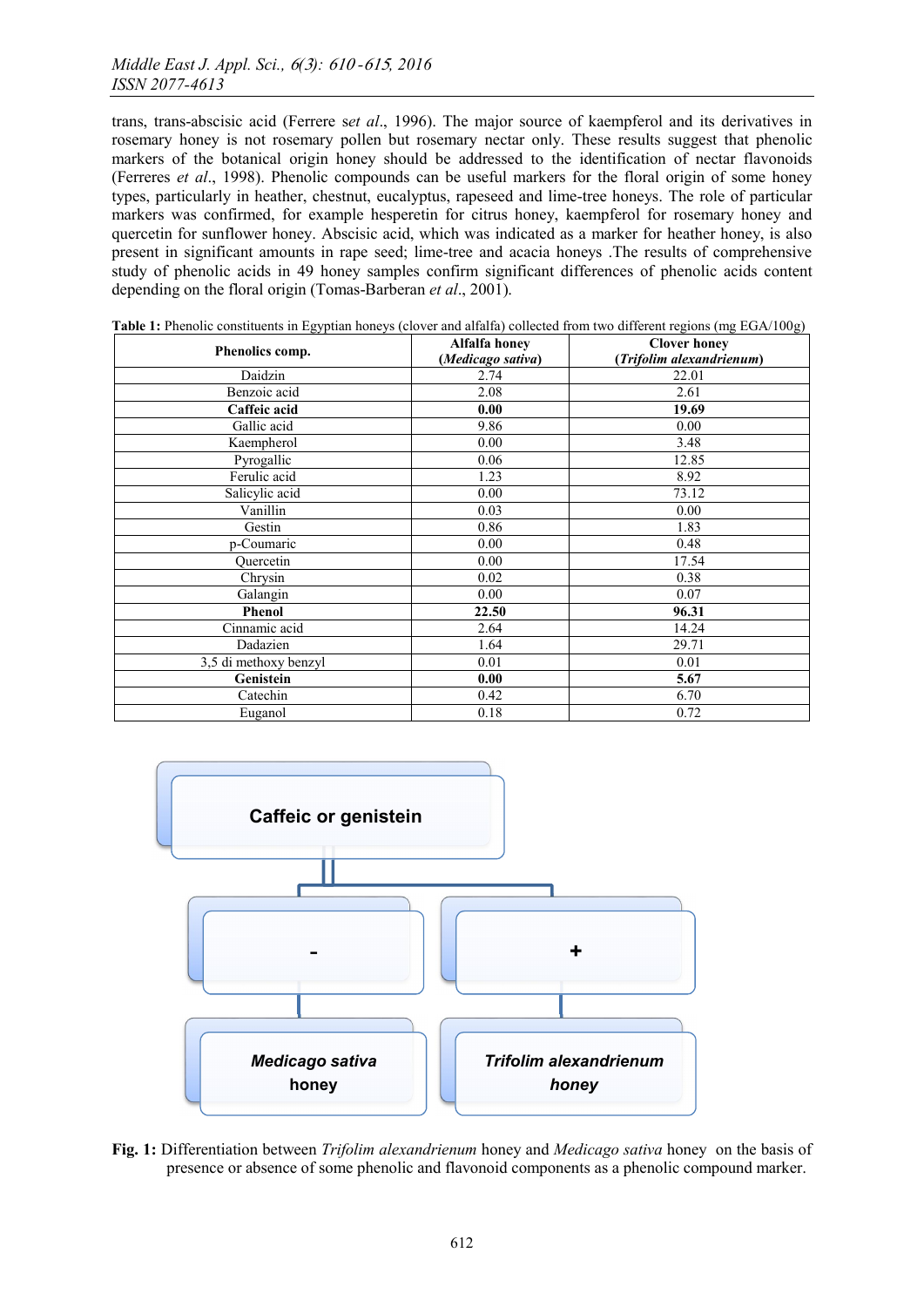

Fig. 2: Three common Phenolic components in the two studied types of honey (mg/100g) collected from clover and alfalfa

It is very likely that some phenolic compounds could be used also as the indicator of mead quality and composition. Ferreres *et al.,* (1996) reported that the floral source can be reliably authenticated on presence of phenolic constituents such as volatile compounds, abscissic acid, myricetin and quercetin. Also, Hausler and Montage (1990) found that heather honey, (*Calluna vulgaris* and *Erica arborea*) could be distinguished from clover, lime tree and acacia honeys by their high phenylacitic acid and benzoic acid contents. Yoa, *et al*., (2004a) analyzed the flavonoids in Australian honeys from five botanical species and suggested that those honeys of various floral species can be differentiated by their levels of total flavonoid being 2.12mg/100g for heather and 6.35mg/100g for tea tree honey. In the similar and previous work, Guyat, *et al.,* (1999) stated that heather honeys could be distinguished from non-heather samples on the basis of their content in benzoic acid which was present in heather honeys at concentrations ranging from 2 to 64 µg/g as opposed to less than 1.3 µg/g in the non-heather samples. BesidesYao, *et al.*, (2003) found that in Australian jelly bush honey (*Leptospermum polygalifolium*) the content of total phenolic acids averaged 5.14mg/100g honey, with gallic acid  $(23.6\%)$  and coumaric acid  $(22.2\%)$  as the main components while caffeic acid represented 9.7% of the total phenolics. Soria *et al.* (2004) stated that, fortysix artisanal honey samples, from different places of Madrid province (Central Spain), were characterized on the basis of their volatile composition data. Among the volatile components, concentrations of borneol, 1-(2-furanyl)-ethanone and 3-hydroxy-2-butanone were the most discriminant variables. In the differentiation of honey samples from mountain and plain zones, 2, 3-butanediol and 1-(2-furanyl) ethanone were the most significant volatiles. Yao *et al.* (2004b) reported that, flavonoids of nine Australian mono-floral Eucalyptus honeys have been analyzed and related to their botanical origins. The mean content of total flavonoids varied from 1.90 mg/100 g of honey for stringybark (*E. globoidia*) honey to 8.15 mg/100 g of honey for narrow-leaved ironbark (*E. crebra*) honey, suggesting that species-specific differences occur quantitatively among these Eucalyptus honeys. All of the honey samples analyzed in this study have a common flavonoid profile comprising tricetin (5,7,3',4',5'-pentahydroxyflavone), quercetin (3,5,7,3',4'-pentahydroxyflavone), and luteolin (5,7,3',4'-tetrahydroxyflavone), which, together with myricetin (3,5,7,3',4',5'-hexahydroxyflavone) and kaempferol (3,5,7,4'-tetrahydroxyflavone), were previously suggested as floral markers for European Eucalyptus honeys.

Blasa *et al*. (2006) pointed that total polyphenols, flavonoids and antioxidant power of raw honey samples from two of the most common Italian varieties, i.e., Millefiori and Acacia, were evaluated. Phenolic content, expressed as caffeic acid equivalents, ranged from 12.5 to 17.5 mg/100 g and from 3 to 11 mg/100 g in Millefiori and Acacia honeys, respectively. All Millefiori samples exhibited the highest flavonoid concentration being between 1.23 and 2.93 mg catechin equivalents (CE)/100 g honey. Total flavonoids in 100 g Acacia honeys were in the range of 0.45–1.01 mg CE. Acacia honeys had lower total antioxidant power, as assessed by ferric reducing/antioxidant power assay, than Millefiori.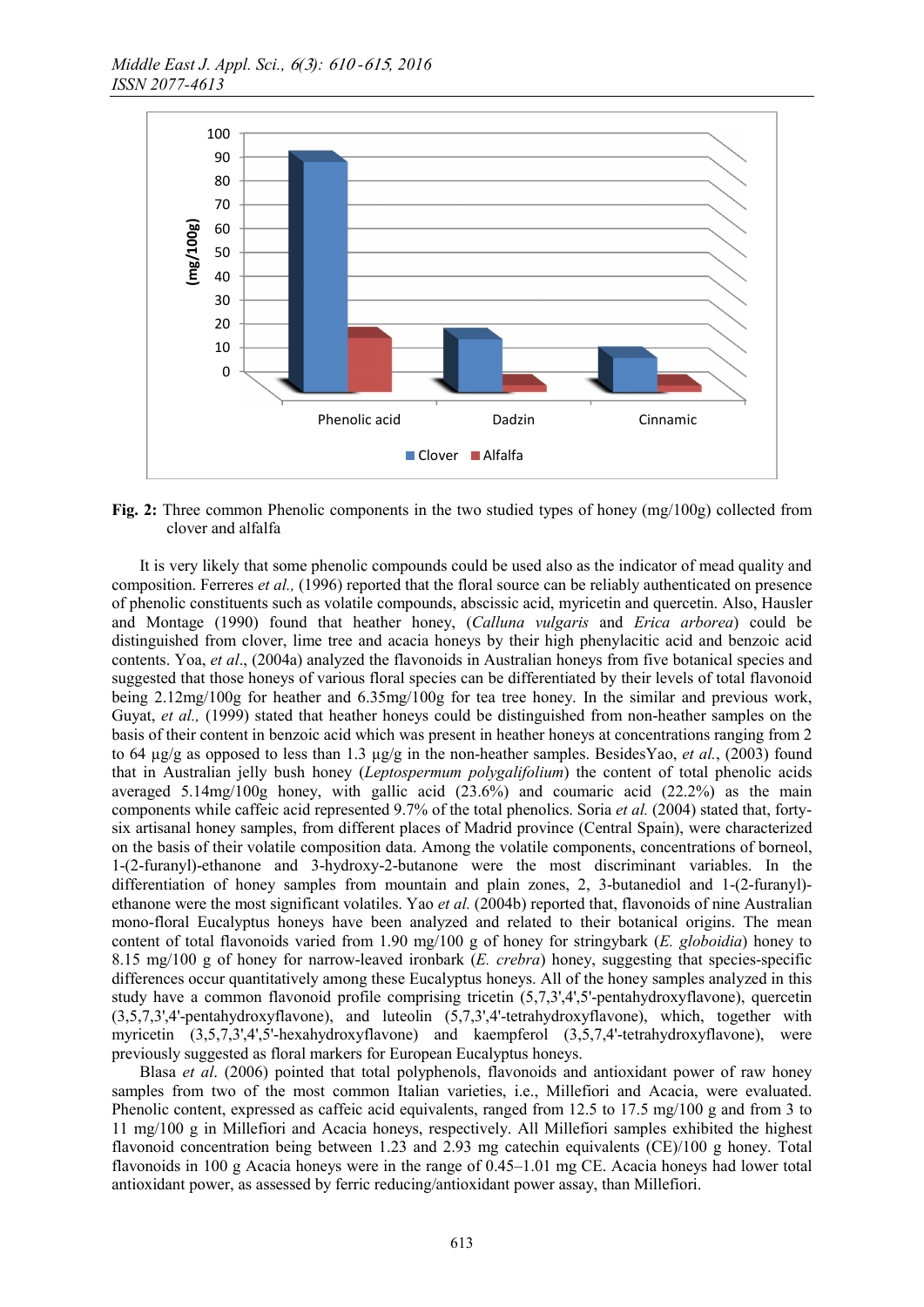# References

- Al-Mamary, M., A. Al-Meeri, and M. Al-Habori, 2002. Antioxidant activities and total phenolics of different types of honey.Nutrition Research 22 (9):1041-1047.
- Almaraz, N., M.G.Campos, J. A. Avila, N. Naranjo, J. Herrera and L.S. Gonzalez, 2007. Antioxidant activity of polyphenolic extract of mono floral honeybee collected pollen from mesquite (Prosopisjuli flora, Leguminosae). J Food Compos Anal 20(2):119-24.
- Belitz, H.D. and W. Grosh, 1997. Quimica de losalimentos. Zaragoza: Acribia. p 211–41.
- Bertoncelj, J., U. Dobersek, M. Jamnik, and T. Golob, 2007. Evaluation of the phenolic content, antioxidant activity and color of Slovenian honey. Food Chemistry, 105(2):822-828.
- Blasa, M., M. Candiracci, A. Accorsi, M. P. Piacentini, M. C. Albertini, E. Piatti, 2006. Raw *Millefiori* honey is packed full of antioxidants. J. Fd. Chem., 97:217-222.
- Celle, T., P. Heeringa, A. E. Strzelecka, A. Bast, J. F.Smits, B.J. Janssen, 2004 . Sustained protective effects of 7-monohydroxyethylrutoside in anvivo. model of cardiac ischemiareperfusion. Eur J Pharmacol 494:205-12.
- Chen, L., A. Mehta, M. Berenvaum, A.R. Zangerl and J. Engeseth, 2000. Honeys from different floral sources as inhibitors of enzymatic browning in fruit and vegetable homogenates. J. Agric Food Chem 48:4997-5000.
- Evers, D.L., C. F. Chao, X. Wang, Z. G. Zhang, S.M. Huong, and E.S. Huang, 2005. Human cytomegalovirus- inhibitory flanonoids: studies of antiviral activity and mechanism of action. Antiviral Res 68 (3):124-34.
- Ferreres, F., P. Andrade, M. I. Gil, and F. A. Tomas-Barberan, 1996. Floral nectar phenolics as biochemical markers for the botanical origin of heather honey. Zeitschrift fur Lebensmittel Untersuchung und Forschung. 202:40-44.
- Ferreres, F., T. Juan, C. Perez-Arquillue, A. Herrera-Marteache, C. Garcia-Viguera and F. A. Tomas-Barberan, 1998. Evaluation of Pollen as a Source of Kaempferol in Rosemary Honey. Journal of the science of food and agriculture; 77, 4; 506-510.
- Ferres, F., A. Ortiz, C. Silva, C. Garcia-Viguera, F. A. Tomas-Barberan and F. Tomas-Lorente, 1992. Flavonoids of " LaAlcarria" honey. ZeitSchriftfuer Lebensmittel Untersuchung and Forschung. 194:139-43.
- Fiorani, M., A. Accorsi, M. Blasa, G. Diamantini and E. Piatti, 2006. Flavonoids from Italian multfloral honeys reduce the extracellular ferricyanide in human red blood cells. J Agric Food Chem 54:8328– 34.
- Guyot, C., V. Scheirman and S. Collin, 1999. Floral origin markers of heather honeys: *Calluna vulgaris* and *Erica arborea*. J. Fd. Chem., 64:3-11.
- Harris, G. K., Y.Qian, S. S. Leonard, D.C. Sbarra and X. Shi, 2006. Luteolin and chrysin differentially inhibit cyclooxygenase-2 expression and scavenge reactive oxygen species but similarly inhibit prostaglandin-E2 formation in RAW 264.7 cells. J Nutr 136(6):1517-21.
- Hausler, M. and A. Montag, 1990. Minorbestandteile des Honigsmit Aromorelevanz .III Trachtspezifische Verteitungaromatischer Aldehyde und Vorkommenvon Stiekstoff und Schaefelheterocyclen. Dtsch. Lebensm. Rdsch. 86:171-174.
- Huang, W.Z., X. J. Dai, Y.Q. Liu, C.F. Zhang, M. Zhang, and Z.T. Wang, 2006. Studies on antibacterial activity of flavonoids and diarylhehtanoids from Alpinia Katsumadai. J Plant Resour Envir. 15 (1):37- 40.
- Jeon, M. and Y. Zhao, 2005. Honey in combination with vacuum impregnation to prevent enzymatic browning of fresh-cut apples. Int Food SciNutr 56(3):165-76.
- Jorg, E. and G. Sontag, 1992. Determination of phennolic acids in honey by HPLC using coulometric duel electrode detection.Dtsch. Lebensm, Rundsch. 88:179-183.
- Kerem, Z., D. Chetrit, O. Shoseyov and G. Regev-Shoshani, 2006. Protection of lipids from oxidation by epicatechin, trans-resveratrol, and gallic and caffeic acids in intestinal model systems. J Agric Food Chem 54(26): 10288-93.
- Khalil, M.I., N. Alam, M. Moniruzzaman, S.A. Sulaiman, and S.H. Gan, 2011. Phenolic acid composition and antioxidant properties of Malaysian honeys. J. Food Sci. 76(6):921-928.
- kücük, M., S. Kolayli, S. Karaoglu, E. Ulusoy, C. Baltaci, F. Candan, 2007. Biological activities and chemical composition of three honeys of different types from Anatolia. Food chem 100:526-34